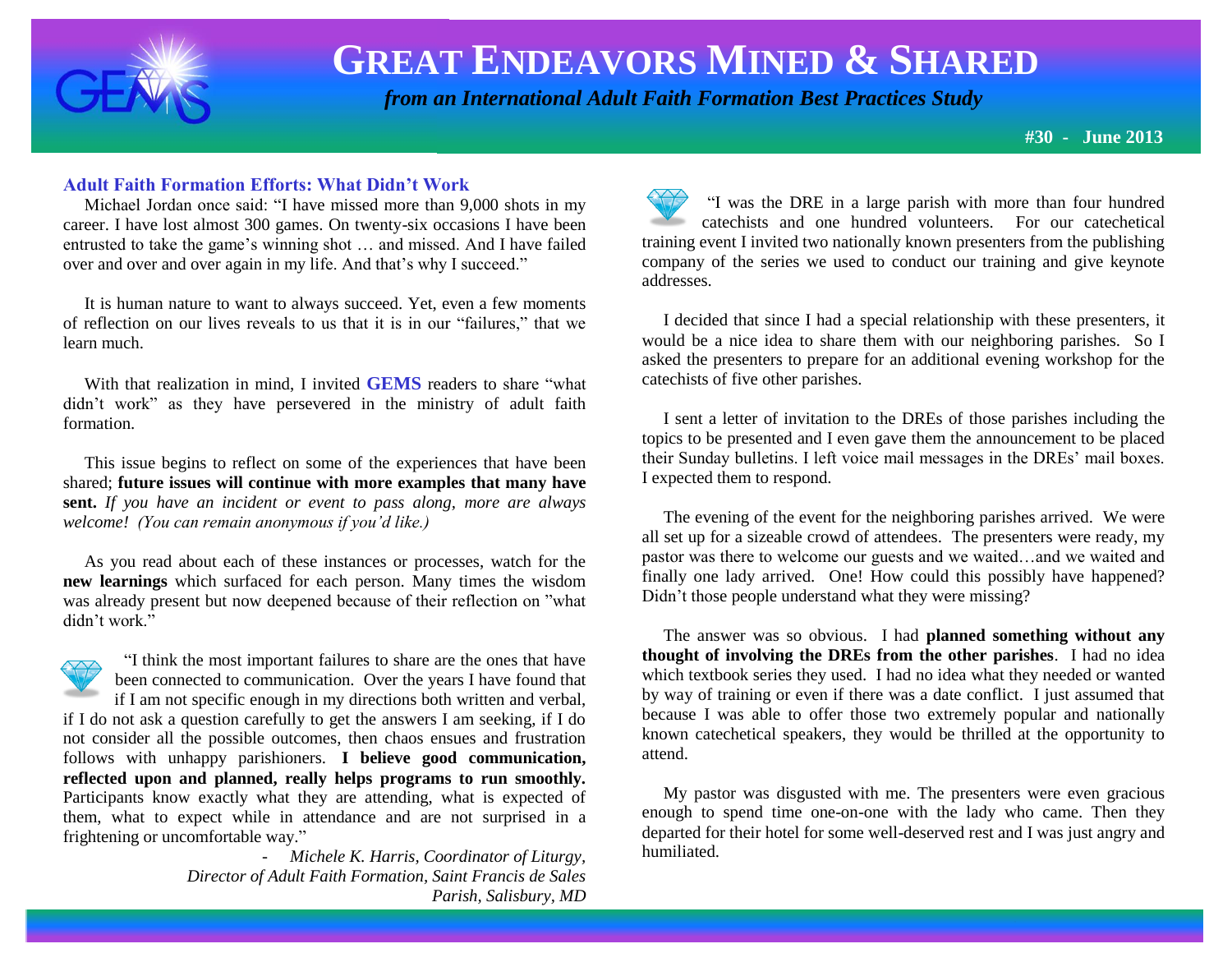-

### **What I learned and should have known:**

- Never plan anything for others without seeking and welcoming their input first
- Never assume your presenters are universally known and appreciated…even if they are
- Never presume that you planned an event so wonderful that others could not turn it down
- Never waste others' time and energy preparing for something that you failed to plan
- Always remember it takes work, planning and prayer
	- *Joyce A. Crider, President/CEO, Visual Dynamics, Inc., Alpharetta, GA*

 "We no longer ask people to pair off with one other person that they don't know. (At one point, one of our facilitators thought this method would encourage people to get to know one another, and teach them active listening, and faith-sharing skills.) For many people, especially men, the experience of having to share conversation one-on-one, with a 'stranger' is unbearable. Even if the subject is what we consider non-threatening, we have found that people are more liable to 'open up' if they are **grouped in clusters of three, or four, participants**, and allowed to stay with a spouse, if they'd like."

- *Peggy Casing, Parish Catechetical Leader, St. Mary of the Hills Parish, Rochester Hills, MI*

**A Wondering GEM:** An effective process! Since there are diverse types of gatherings as well as participants with varying needs and desires, might there be a time(s) when inviting people to talk with one other whom they do not know could be appropriate and advantageous?



 "I look back on the different ministries and adult faith formation programs that I have been involved with during the past

several years. I expect that a number of them did not 'work,' or were not 'successful' according to my or someone else's standards or expectations.

 I could perhaps attribute these 'failures' to setting over-zealous goals; seeking to achieve unrealistic learning and faith-formation outcomes; lack

of adequate planning, publicity and marketing; the failure to adequately assess and offer programs designed to meet the relevant needs, expectations, and time constraints of those adults invited to attend; lack of adequate support and promotion of the program by the pastor or other parish administrator; and failing to engage in effective evaluations of previous programs or events.

 However, **the primary failure that I have come to realize** was in seeking to judge success by mine or someone else's standards, rather than trusting in the Spirit, whose ways for evaluating what is, or is not, successful is most likely very different than mine.

 I am reminded of an event that I facilitated at our parish to invite and attract new inquirers to attend and participate in our Parish RCIA process, culminating in their initiation into the Catholic faith. Due to responses received from the parish office, I anticipated that around ten people would attend this initial event. For whatever reason, only one person appeared at the appointed time and place.

 Being disappointed in the lack of attendance, my initial inclination was to simply introduce myself, obtain some preliminary contact information, advise her when we would next be gathering, and thank her for coming. However, I felt prompted by the Spirit to invite her to sit down. I began to listen to her, to learn from her about her family, her faith journey, and her hopes and dreams for the future.

 It was during this encounter that I was again reminded by the Spirit that despite all of the planning, preparation, promotion, assessment, evaluations, tools and other techniques we employ, we are called to minister to one person at a time, and to let God ultimately judge what is successful, and to bring good out of whatever we do."

> - *Rick McCormack, Holy Rosary-St. Richard Catholic Parish, Village of Palmetto Bay, FL*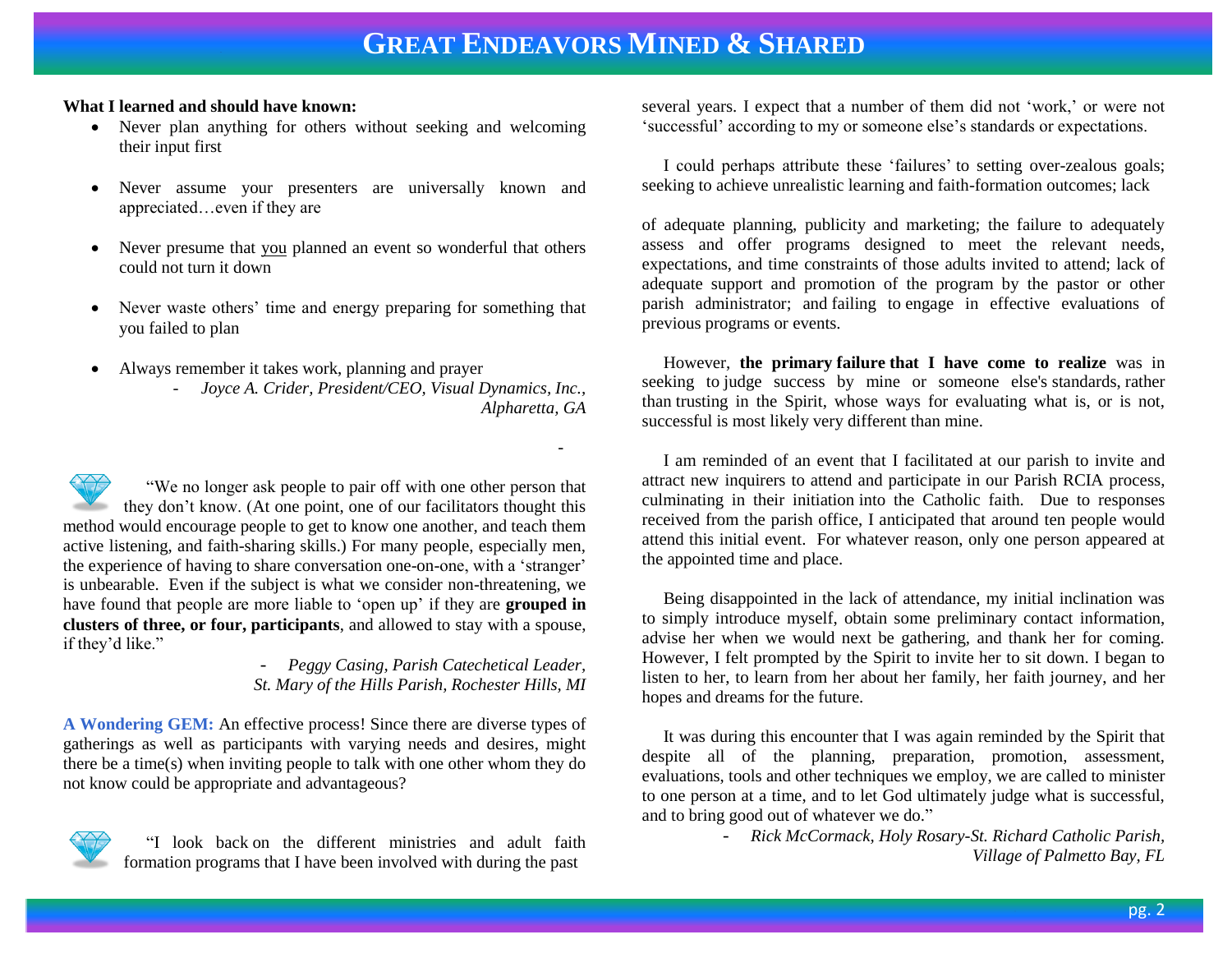### **GREAT ENDEAVORS MINED & SHARED**

 "Some years ago our RCIA team had somehow gradually grown in size. In one particular year we had a small group of inquirers who were being accompanied by a large team. This just didn't work as a couple of the new inquirers were intimidated by the size of the group and were reluctant to speak or ask questions."

- *Anonymous*

#### **Wondering GEMS:** Extremely important consideration!

- What a blessing to have a large, committed team. When this does happen, how do we keep our team members – whom we have formed in this ministry - involved?
- In a year-round RCIA, can some of the team members work with the inquirers, some with the catechumenate, some with the neophytes?
- A consideration **for all gatherings with adults**: when the group is large, do we provide always for small group discussions, rather than expecting everyone to talk within the large group?



 "I would like to share a very disappointing effort that didn't work and then offer a similar event that worked marvelously well.

 We worked as a parish pastoral staff on an evening of information and conversation for parish members who were not connected any longer. Our criteria was simple: we cross checked every liturgical ministry, Christian Service committee/program, parish census files (envelope participation), etc. to find the registered parish members who were not involved in any way.

 A phone committee spent an afternoon in the building calling every one of these identified parishioners (850 households) and invited them to the Evening of Information and Conversation – we called it "Welcome Home Sunday."

 We developed a logo and a letter followed the phone call to the inactive parishioners and the pastor/presiders offered a personal invitation after each liturgy the previous week-end to all parishioners to bring a friend to the welcome home celebration. All parish staff was encouraged to be present. Invitations were also published in the local newspaper.

 All in all, it was a massive effort. The purpose was clear: please come and pray with us and join us after the liturgy for some table conversation about faith and parish involvement. It was a dreadful showing. Staff and the usual supporters and one, yes, one inactive parishioner showed up.

 This year the Worship commission planned a similar gathering. The focus was "How to strengthen the prayer life of the parish." The effort was far less than the "Welcome…" event, but did include the usual bulletin articles, post liturgy announcements, posters, and personal invitations.

 We had nearly 100 people show up and the evening was filled with lively conversation as we processed three sets of questions at each table (6- 7/table). The questions were positive approaches to prayer experiences in the parish:

- What is most beneficial to you when you participate in the Sunday liturgy?
- What other forms of prayer would you like to see?
- What can we do to increase the participation of the assembly?

 We generated worksheets and posted them on the walls and each participant voted for 3 ideas. The worship commission will spend the remaining meetings for this year processing the sheets and then make recommendations to the pastor.

 I suppose the lesson learned is that non-participating parish members **need God's grace more than our effort**. Participating parish members will step up to the plate when given a **forum that interests them and are assured that there will be results."**

> - *Pat Ernst, Adult Faith Formation Coordinator, Our Lady of Sorrows Parish, Farmington Hills, MI*

**A Sparkling GEM:** Pat shared a sparkling example of WIIFM: What's In It For Me? As we explored in [GEMS #22-24 and #26-28,](http://www.janetschaeffler.com/Best-Practices.html) people respond when something interests them, when something touches their needs and convictions.

 As [GEMS #27](http://www.janetschaeffler.com/GEMS__27.pdf) quoted: "Paying attention to what is going on in the hearts and minds of adults, what is going on in their lives, is crucial and